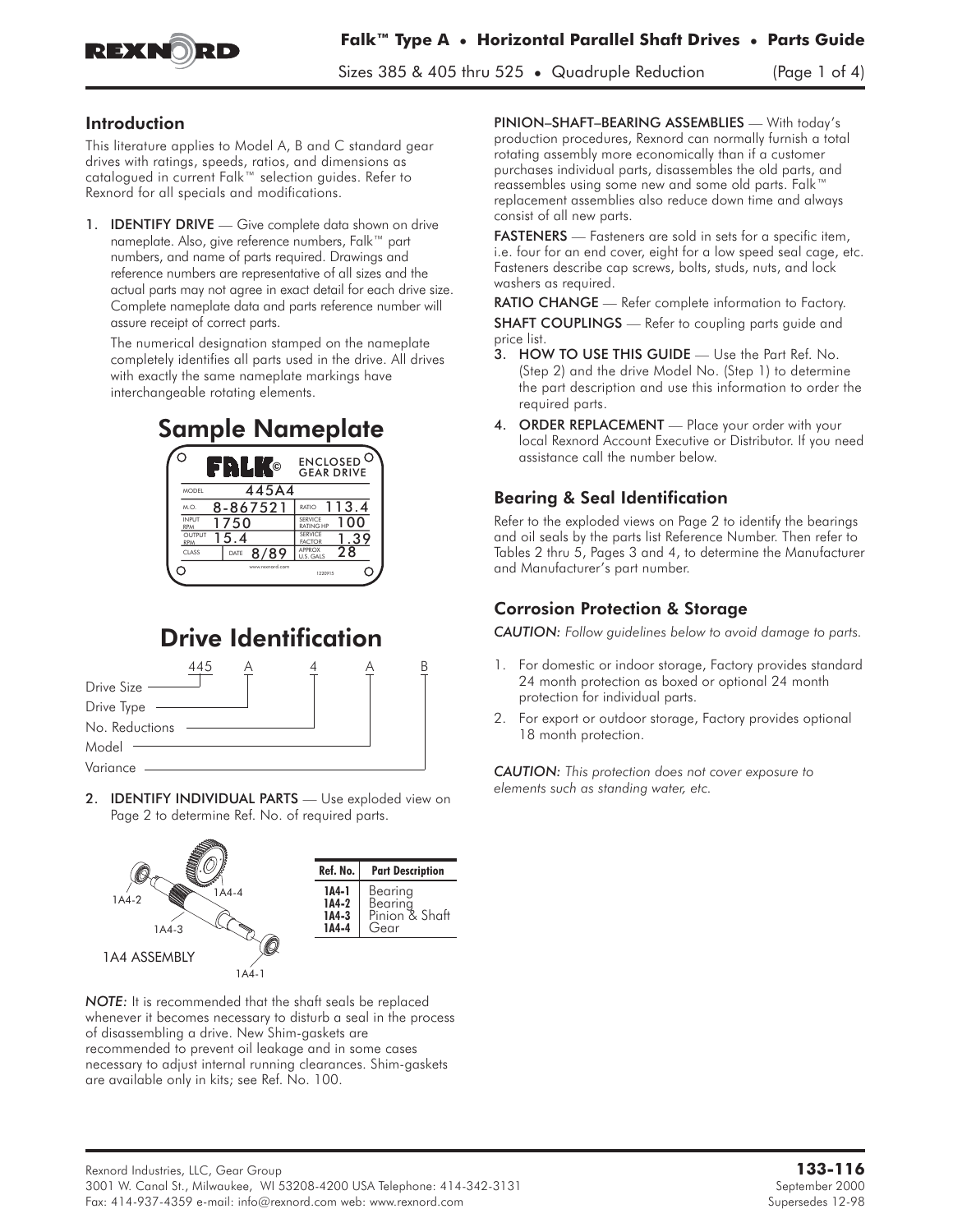

Parts Diagram

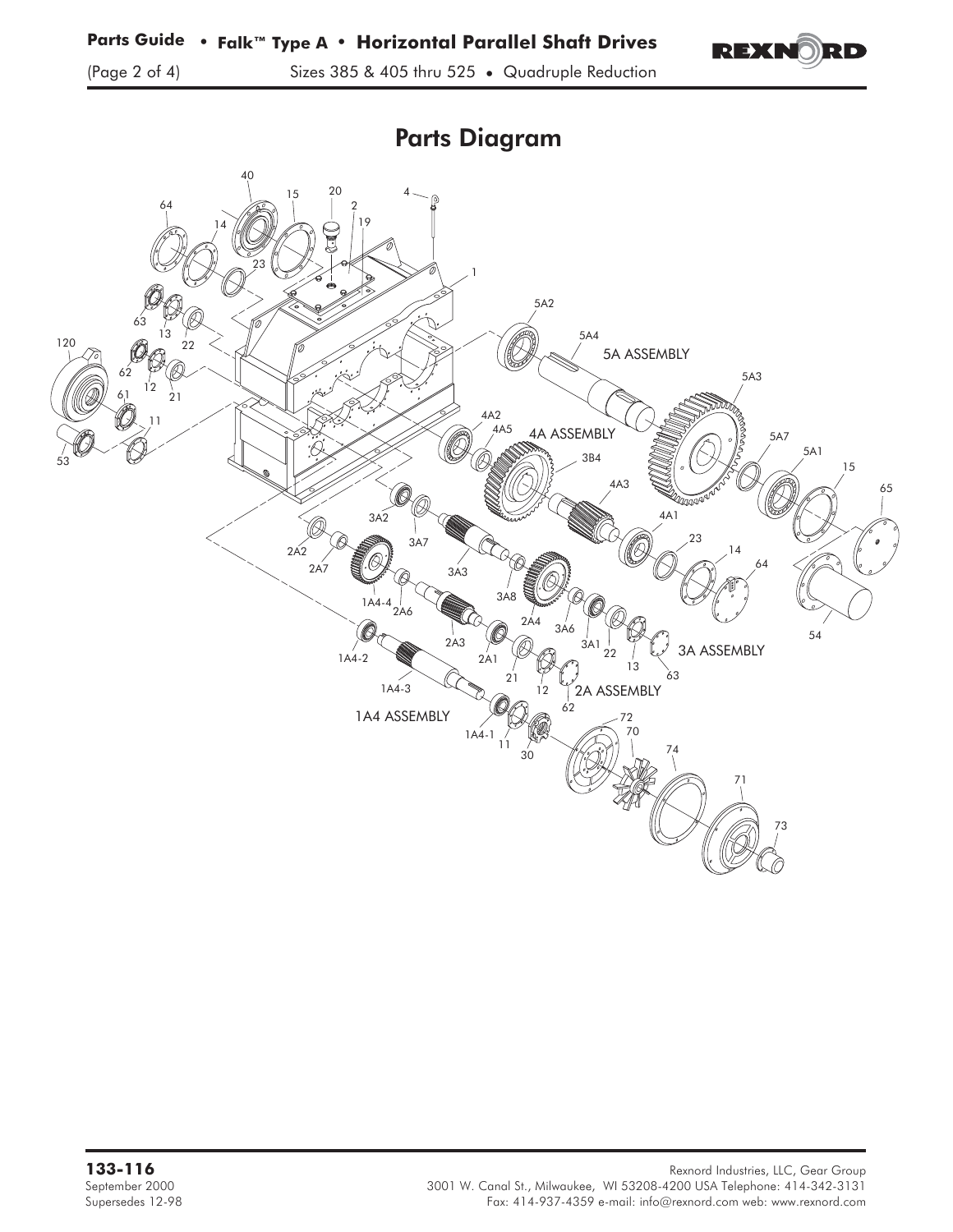

Sizes 385 & 405 thru 525 • Quadruple Reduction (Page 3 of 4)

NOTE: Figures 1-3 are not used for this size range or reduction.<br>Figure 4





#### TABLE 1 — Parts List

| Ref. No.                                                                                                                                        | <b>Part Description</b>                                                                                                                                                                                                                                                                                                                                                                                                                                                                                                                                                                                                                                                                                                                                                                                                        |
|-------------------------------------------------------------------------------------------------------------------------------------------------|--------------------------------------------------------------------------------------------------------------------------------------------------------------------------------------------------------------------------------------------------------------------------------------------------------------------------------------------------------------------------------------------------------------------------------------------------------------------------------------------------------------------------------------------------------------------------------------------------------------------------------------------------------------------------------------------------------------------------------------------------------------------------------------------------------------------------------|
| 1<br>2<br>4<br>11<br>12<br>13<br>14<br>15<br>19<br>20<br>21<br>22<br>23<br>30<br>31<br>32<br>33<br>34<br>40<br>41<br>42<br>43<br>44<br>53<br>54 | Housing (Consisting of Base & Cover & all Hardware)<br><b>Inspection Cover</b><br>Dipstick<br>Shim Gasket, High Speed Shaft<br>Shim Gasket, 1st Intermediate Shaft<br>Shim Gasket, 2nd Intermediate Shaft<br>Shim Gasket, Low Speed Pinion Shaft<br>Shim Gasket, Low Speed Shaft<br>Shim-Gasket, Inspection Cover<br>Air Vent<br>Spacer, Bearing 1st Intermediate<br>Spacer, Bearing 2nd Intermediate<br>Spacer, Bearing, Low Speed Pinion<br>High Speed Seal Cage Assembly — See Figures 4 & 5<br>Cage, Seal, High Speed<br>Seal, Exclusion, High Speed<br>Seal, Bush., High Speed<br>Seal, Oil, High Speed<br>Low Speed Seal Cage Assembly - See Figures 4 & 5<br>Cage, Seal, Low Speed<br>Seal, Exclusion, Low Speed<br>Seal, Bush., Low Speed<br>Seal, Oil, Low Speed<br>Guard, High Speed Shaft<br>Guard, Low Speed Shaft |
| 61<br>62<br>63<br>64<br>65<br>70<br>71<br>72<br>73<br>74<br>100<br>120                                                                          | Cover, End, High Speed<br>Cover, End, 1st Intermediate<br>Cover, End, 2nd Intermediate<br>Cover, End, Low Speed Pinion Shaft<br>Cover, End, Low Speed<br>Fan<br>Fan Guard<br>Grill/Backplate<br>Guard, High Speed Shaft<br>Detlector Ring<br>Shim Gasket Kit, Inc. Ref. Nos.:11, 12, 13, 14, 15 & 19<br>Backstop                                                                                                                                                                                                                                                                                                                                                                                                                                                                                                               |
| 1A4-1<br>1A4-2<br>1A4-3<br>1A4-4<br>2A 1<br>2A2<br>2A3<br>2A4<br>2A6<br>2A7<br>3A1<br>3A2<br>3A3<br>3A4<br>3A6<br>3A7<br>3A8                    | Bearing, High Speed Shaft<br>Bearing, High Speed Shaft<br>Pinion & Shaft, High Speed<br>Gear, High Speed<br>Bearing, 1st Intermediate Shaft<br>Bearing, 1st Intermediate Shaft<br>Pinion & Shaft, 1st Intermediate Shaft<br>Gear, 1st Intermediate<br>Spacer, High Speed Gear<br>Spacer, Ist Intermediate Bearing<br>Bearing, 2nd Intermediate<br>Bearing, 2nd Intermediate<br>Pinion & Shaft, 2nd Intermediate<br>Gear, 2nd Intermediate<br>Spacer, 2nd Intermediate<br>Spacer, 2nd Intermediate<br>Spacer, 1st Intermediate Gear                                                                                                                                                                                                                                                                                             |

#### TABLE 1 - Parts List (Cont'd)

| Ref. No.                                           | <b>Part Description</b>                                                                                                             |
|----------------------------------------------------|-------------------------------------------------------------------------------------------------------------------------------------|
| 4A1<br>4A <sub>2</sub><br>4A3<br>4A5               | Bearing, Low Speed Pinion Shaft<br>Bearing, Low Speed Pinion Shaft<br>Pinion & Shaft, Low Speed<br>Spacer, Low Speed Pinion Bearing |
| <b>5A1</b><br>5A <sub>2</sub><br>5A3<br>5A4<br>5A7 | Bearing, Low Speed Shaft<br>Bearing, Low Speed Shaft<br>Gear, Low Speed<br>Shatt, Low Speed<br>Spacer, Bearing/Gear                 |